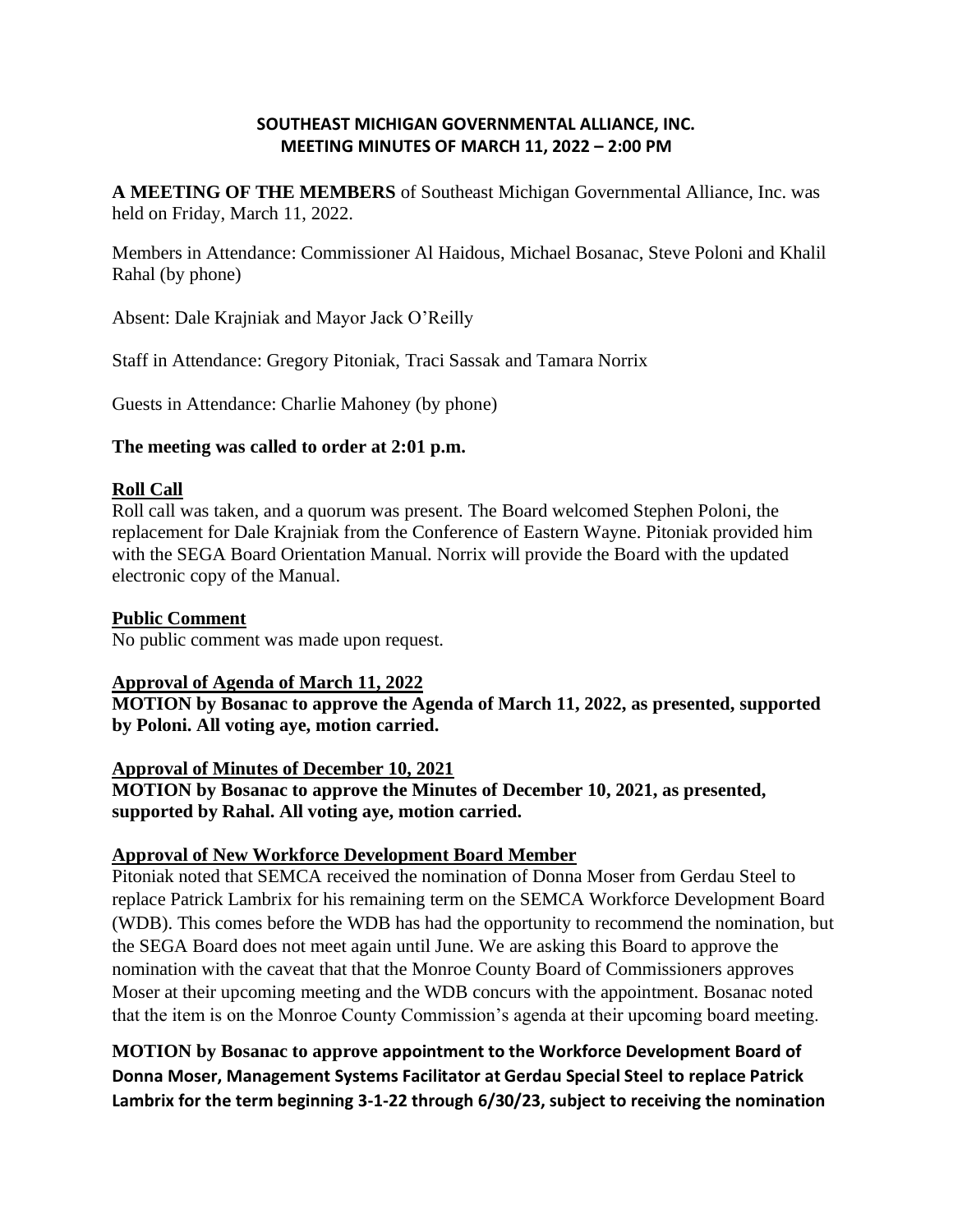**letter from the Monroe County Chamber of Commerce, the approval of the Monroe County Board of Commissioners, and the concurrence of the SEMCA Workforce Development Board, supported by Poloni. All voting aye, motion carried.**

## **Approval of Workforce Development Board Member**

Pitoniak noted that he and WDB Chair Charlie Mahoney met with Jay Steffensky, Vice President of Business Banking for PNC Bank. Steffensky is keenly interested in participating on the board and understood the environment and need of the employer side. He was recommended as the replacement for PNC's current representative Wanra Pearson, who has retired. This request for approval is out of sequence. A nomination from the Southern Wayne County Regional Chamber to the Downriver Community Conference for appointment would normally be completed first and then sent to the Workforce Development Board. The WDB, if they concur, would then recommend approval of the appointment by the SEGA Board.

**MOTION by Bosanac to approve the appointment to the Workforce Development Board Jay Steffensky of PNC Bank to replace Wanra Pearson for the term beginning 3-1-22 through 6/30/23, subject to the receipt of the nomination letter from the Southern Wayne County Regional Chamber, the approval of the Downriver Community Conference, and the concurrence of the SEMCA Workforce Development Board, supported by Rahal. All voting aye, motion carried.**

# **Receive and File FY 2021-2022 Revised Corporate Budget**

Pitoniak provided a brief overview of the Corporate Budget and noted there is a slight decrease of \$250,000, but there is no adverse impact in the budget. He further noted that the Administrative Budget expenses did go down as well. SEMCA is still approximately \$450,000 in the good. No questions were asked.

# **MOTION by Bosanac to receive and file the FY 2021-2022 Revised Corporate Budget as presented, support by Rahal. All voting aye, motion carried.**

### **Federal /State/SEMCA Updates**

Pitoniak noted the federal Build Back Better program, if passed by the legislation, does include funding for the Workforce Development System.

Michigan Works Association is approaching the state to consider us regarding their ARPA funds.

WIN submitted a \$5 Million grant application for MiREV, a new grant for the mobility and electrification of vehicles.

State has advised they like our grant application for the Good Jobs EDA grant for \$25 Million and has WIN helping write the proposal.

The state did pass the work registration requirement with a Michigan Works! agency beginning November 8 for all UIA customers. It has helped increase the flow of customers into our American Job Centers. We have seen an increase in training requests.